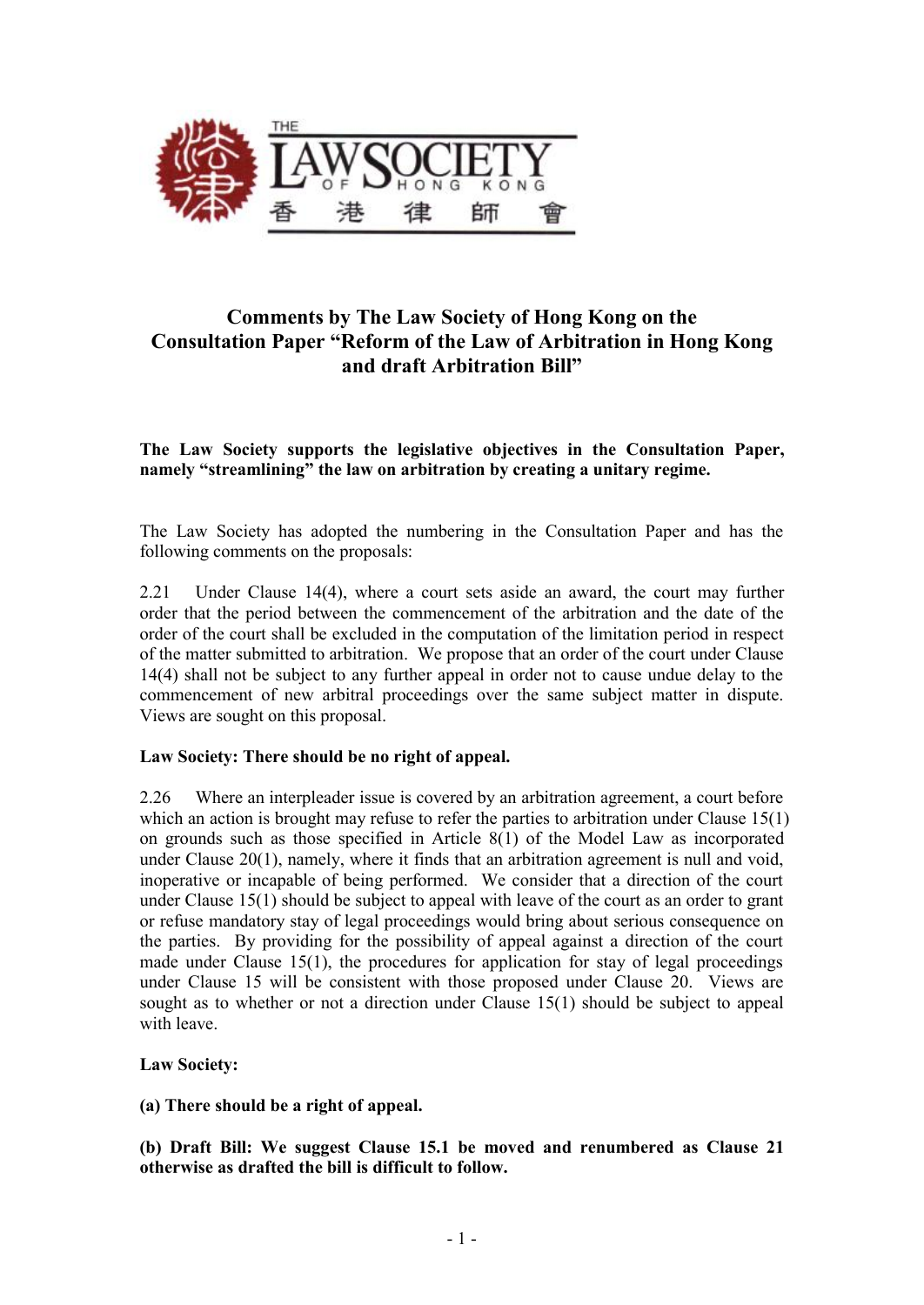3.13 We consider that an appeal procedure should be provided as a decision of the court on whether to refer the parties to arbitration and to order a stay of legal proceedings is a matter of serious consequence to the parties and the grounds upon which a grant or refusal may be made may involve complex legal arguments. We further suggest that leave of the court should be required for such appeal. Views are sought as to whether or not a decision of the court under Clause 20(1) and (2) should be subject to appeal with leave.

## **Law Society: There should be a right of appeal with leave.**

3.14 On the other hand, we propose that an order of the court made under Clause 20(6) relating to the staying of admiralty proceedings subject to the condition of giving security and the retention of property arrested in those proceedings as security should not be subject to any appeal. Such an order of the court apparently involves a relatively minor procedural matter. It may however affect a party's ability to proceed with the matter in dispute if a party is not able to provide security. Views are sought on this proposal.

## **Law Society: There should be a right of appeal with leave.**

4.22 Clause 31(8) provides that where the arbitrators fail to observe the procedure for their replacement by an umpire, a party may seek the assistance of the Court of First Instance who may order their replacement by the umpire as the arbitral tribunal. Under Clause 31(11), leave is required for any appeal against the decision of the Court.Views are sought as to whether a decision of the Court of First Instance under Clause 31(11) to grant or refuse leave for appeal should be subject to appeal.

## **Law Society: There should be a right of appeal with leave.**

#### **Paragraphs 4.25 to 4.27**

4.25 An alternative proposal made is that the draft Bill should no longer include any provision for the appointment of judicial officers as arbitrators subject to two exceptions. The reasons are twofold. Firstly, there is already a very large body of arbitrators available in Hong Kong and overseas, many of whom are retired judges. Secondly, the Model Law is based on the concept of minimal court intervention and whilst this in itself is not court intervention, it does nevertheless introduce a possible perception of such in foreign users or potential users of arbitration.

4.26 The first exception referred to in paragraph 4.25 above is that a judge, District Judge or magistrate may accept appointment as a sole arbitrator only in relation to arbitral proceedings of which he or she has been acting as a sole arbitrator prior to his or her taking up respectively the post of a judge, District Judge or magistrate. The second exception is that a judge, District Judge or magistrate is required to act as a sole arbitrator in any particular arbitral proceedings for any constitutional reason,

4.27 Views are sought on the proposal and its exceptions set out in paragraphs 4.25 and 4.26 above.

**Law Society: We favour the alternative proposal in paragraph 4.25 that our arbitration law should no longer include any provision for the appointment of judicial officers as arbitrators, for the reasons given therein.**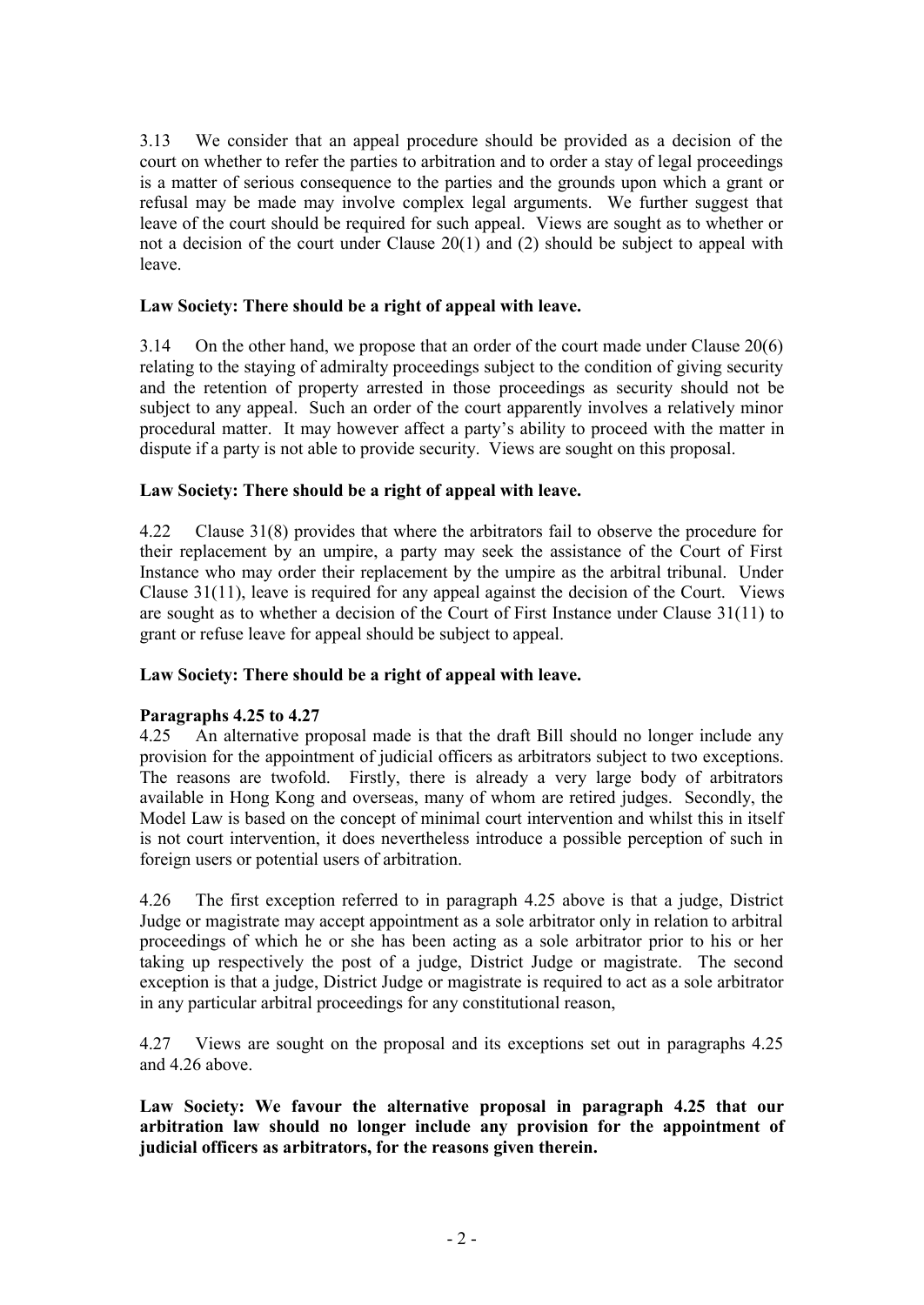**We do not consider the case is made out for there to be any exception. Allowing judges to be appointed as arbitrators and then creating a whole raft of rules in Schedule 2 goes against the spirit of streamlining. If an arbitrator is interested in a life on the bench then the appropriate course would be to finish the arbitration(s) at hand robustly, and then he may join the bench.** 

4.28 The *Report* recommends the retention of section 2A of the current Ordinance which relates to the appointment of a conciliator. As "mediation" is defined under Clause 2(1) of the draft Bill to include "conciliation", we consider it appropriate to replace the term "conciliator" with "mediator" in the draft Bill. In this connection, views are sought as to whether "mediator" should be defined in the draft Bill.

## **Law Society:**

## **We suggest "Mediator" should be defined to include conciliator.**

## **Paragraphs 6.14 to 6.16**

6.14 Clause  $46(4)(a)$  and (5) to (7) reproduces the proposed amendments to be introduced into the current Ordinance as section  $2GC(1A)$  to  $(1D)$  of the current Ordinance by Clause 11 of the Civil Justice (Miscellaneous Amendments) Bill 2007 ("CJMA Bill"). Under this clause, the Court of First Instance may grant an interim measure in relation to arbitral proceedings outside Hong Kong only if those proceedings are capable of giving rise to an arbitral award (whether interim or final) which may be enforced in Hong Kong under the new Ordinance or any other Ordinance.

6.15 An alternative proposal has been made that where arbitral proceedings take place outside Hong Kong, the Court of First Instance may only make an order to grant interim measure in relation to such proceedings if two conditions are satisfied -

- (1) that a court in the corresponding place of arbitration will act reciprocally to grant a similar order in aid of arbitral proceedings in Hong Kong; and
- (2) that the order to be made by the Court of First Instance belongs to a type of orders that may be made in Hong Kong in relation to arbitral proceedings conducted in Hong Kong.

6.16 We take the view that it may be difficult to adduce evidence to prove reciprocity particularly in urgent applications under the alternative proposal. We prefer to adopt the proposed provisions to be added as section 2GC(1A) to (1D) of the current Ordinance as introduced by the CJMA Bill. However, we recommend that the second condition referred to in paragraph 6.15 above be added as one of the requirements to be satisfied for the grant of an interim measure by the Court of First Instance in relation to arbitral proceedings outside Hong Kong. This is now provided for in Clause 46(4)(b) of the draft Bill.Views are invited on the proposals described in paragraphs 6.14 to 6.16.

#### **Law Society: We recommend Clause 46 be adopted without further amendment.**

6.17 We propose that a decision of the Court of First Instance to grant or refuse to grant an interim measure shall be subject to appeal with leave of the court. We take the view that such a decision of the Court would be a matter of great significance to the parties. Views are sought on this proposal.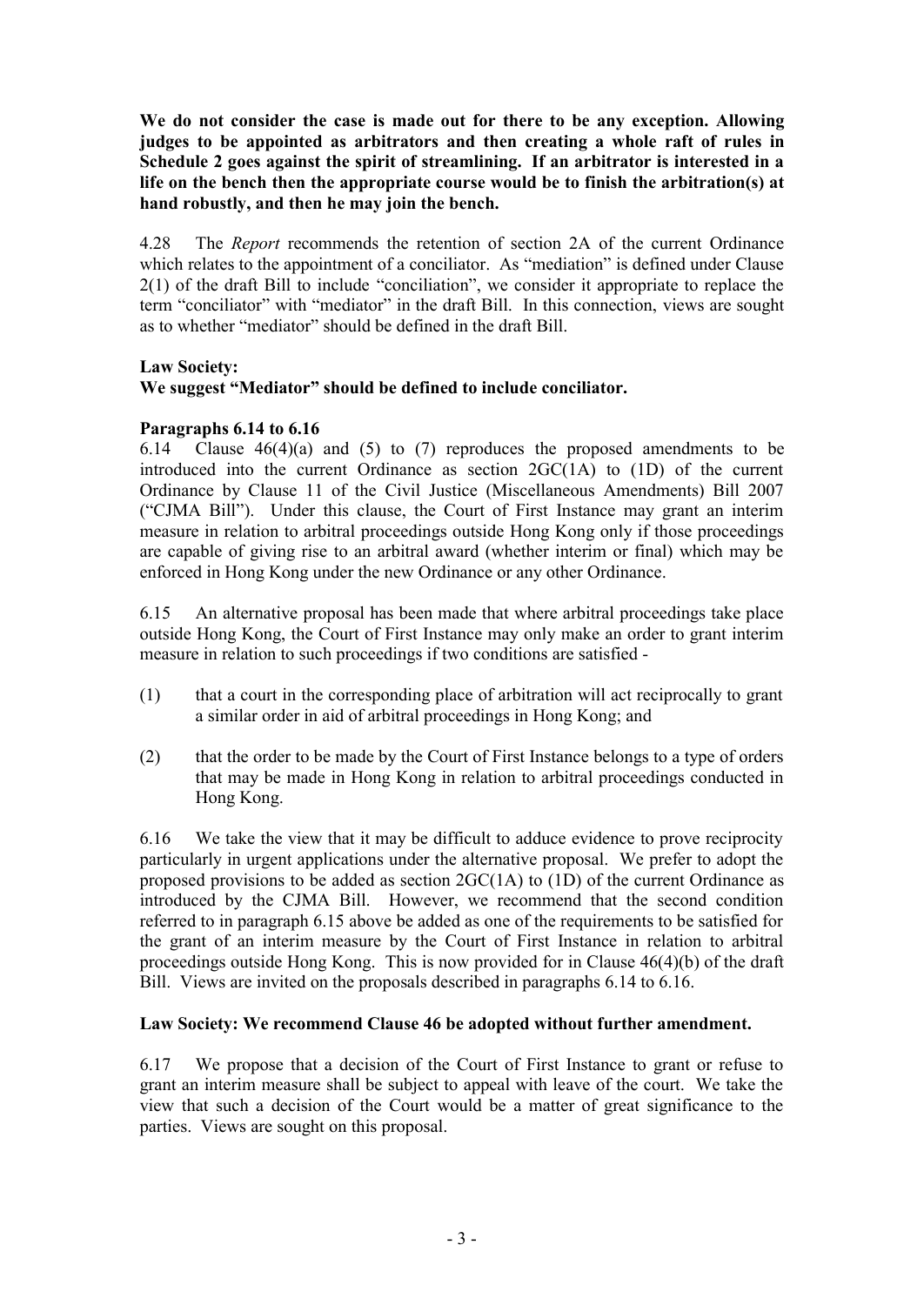## **Law Society: Agreed. In order to prevent delay an appeal should be subject to leave and this application should take place at the same time as the application for interim measures.**

7.21 We propose that a decision of the Court of first Instance under Clause 59(7) on whether to extend time for the commencement of relevant proceedings shall be subject to appeal with leave of the Court as such a decision of the Court is likely to affect the substantive rights of the parties in pursuing their claim.Views are sought on this proposal.

### **Law Society: This proposal involves a substantive right which could involve limitation matters therefore there should be an appeal as of right, otherwise a party may be time-barred.**

7.25 Clause 60(5) stipulates that the power of an arbitral tribunal to dismiss a claim or to prohibit a party from commencing further arbitral proceedings in respect of a claim for unreasonable delay in pursuing the claim is exercisable by he Court of First Instance if no arbitral tribunal which is capable of exercising that power exists at the relevant time. We consider that an appeal procedure where leave of the court is required should be provided in respect of a decision of the Court of First Instance made under Clause 60(5) as such a decision is likely to affect the substantive rights of the parties. Views are sought on the above proposal.

## **Law Society: There should be a right of appeal with leave.**

7.32 However, we do not agree with the proposal made in the *Report* that where an arbitral proceeding takes place outside Hong Kong, leave should only be granted for the enforcement of any orders or directions including interim measures made by such arbitral tribunal in a foreign jurisdiction if a court in the corresponding place of arbitration will act reciprocally in respect of such orders or directions made in arbitral proceedings conducted in Hong Kong. We take the view that any such orders or directions are likely to be procedural and interlocutory in nature and that problems with conflicting expert opinions as to the existence of reciprocity may arise in practical situations.Views are sought on the above proposal.

## **Law Society: We agree the provisions for the enforcement of arbitral orders and directions set out in draft Clauses 46 and 62 be accepted without further amendment.**

8.6 We take the view that a procedure for appeal against a decision of the court under Clause 67(2) to grant or refuse leave to enforce a settlement agreement should be provided with leave of the court being required as such a decision is likely to affect the substantive rights of the parties and disputes may arise as to whether a settlement agreement is in existence.Views are sought as to whether such a decision should be subject to appeal with leave.

## **Law Society: There should be a right of appeal with leave.**

8.19 Clause 75(3) and (4) provides that an arbitral tribunal may direct that costs (including the fees and expenses of the tribunal) be paid forthwith or within a specified period by a party who makes or opposes a request to the tribunal for any order or direction, including an interim measure, which is found by the tribunal to be without merit.Views are sought on the above proposal.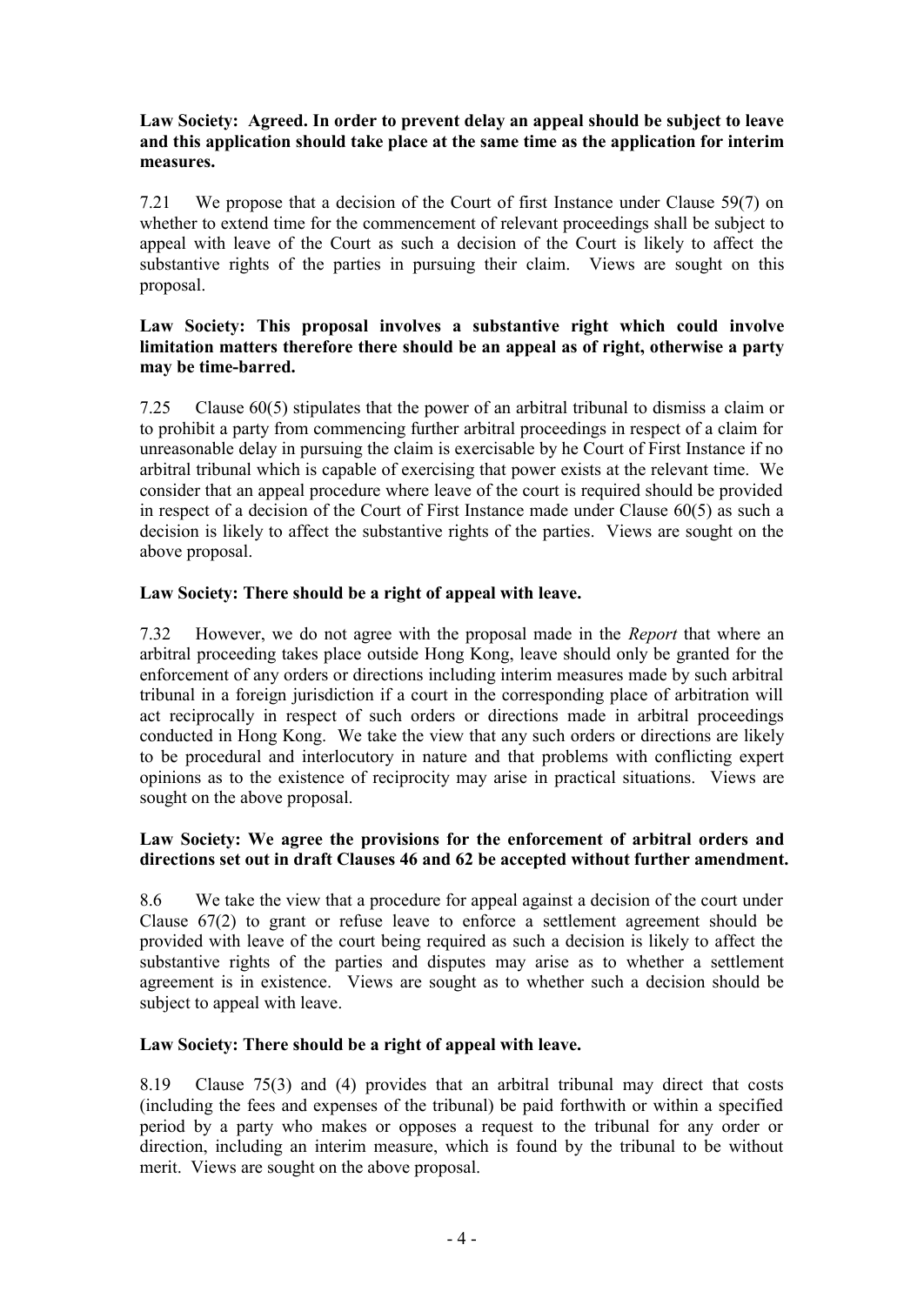**Law Society: The tribunal seems to be given the power to award costs based on the merit of the application or the opposition to the application. This may lead to further disputes, particularly as the Tribunal is assessing its own fees on an interlocutory matter, basing its decision on the merit of the application or opposition.** 

8.20 Clause 75(5) is adapted from section  $2GI(1)(b)$  of the current Ordinance. This provision states that unless the parties have agreed that the costs of the arbitral proceedings are to be taxed by the court, the arbitral tribunal shall assess the amount of costs of the arbitral proceedings (other than the fees and expenses of the arbitral tribunal) to be so paid. As recommended in the *Report*, the terms "assess" and "assessment" are used in place of "tax" and "taxation" respectively and in relation to an award on the costs made by an arbitral tribunal.

- **(a) Agreed, but the basis of assessment needs clarification/definition. Clause 75(7) of the draft bill indicates the arbitral tribunal shall only allow such costs which are "reasonable in all the circumstances"; there is no definition of reasonable. "Reasonable" could mean "solicitor and own client costs" being all costs approved by the client unless unreasonable incurred or on the Indemnity basis "all costs are allowed except those unreasonably incurred or an unreasonable amount". The draft Bill also refers to "assessment" which is a practice being adopted by Taxing Masters in standard litigation proceedings.**
- **(b) We submit any assessment of costs should be on a solicitor/own client or indemnity basis. The Bill** *should not* **import the concept of taxation procedures into the new regime given the Civil Justice Reforms and changes to RHC O62.**
- **(c) We note there is a potential conflict of interest as the Tribunal itself has a right to appear at the taxation which we consider unacceptable. The Tribunal's role is to award costs and there should be no appeal, and no right to tax as this would be in line with the aim of the reforms, i.e. to provide finality.**
- **(d) We suggest the Tribunal:** 
	- **(i) award costs by adopting the practice in the Courts of "Gross Sum Assessments" where Taxing Masters apply a broad brush approach.**
	- **(ii) consider introducing "paper applications";**
	- **(iii) award costs at the end of every interlocutory application.**

#### **Paragraphs 8.24 and 8.25**

8.24 We take the view that section 2GJ(6) of the current Ordinance which provides for the application of section 70 of the Legal Practitioners Ordinance (Cap 159) to arbitral proceedings under the current Ordinance should not be retained for the following reasons:

- (a) to our knowledge, the provision has never been invoked in any arbitral proceedings;
- (b) the provision appears to favour solicitors practising in Hong Kong as such protection has not been accorded to solicitors and other lawyers from overseas jurisdictions;
- (c) no similar provision is found in the arbitration laws of other jurisdictions.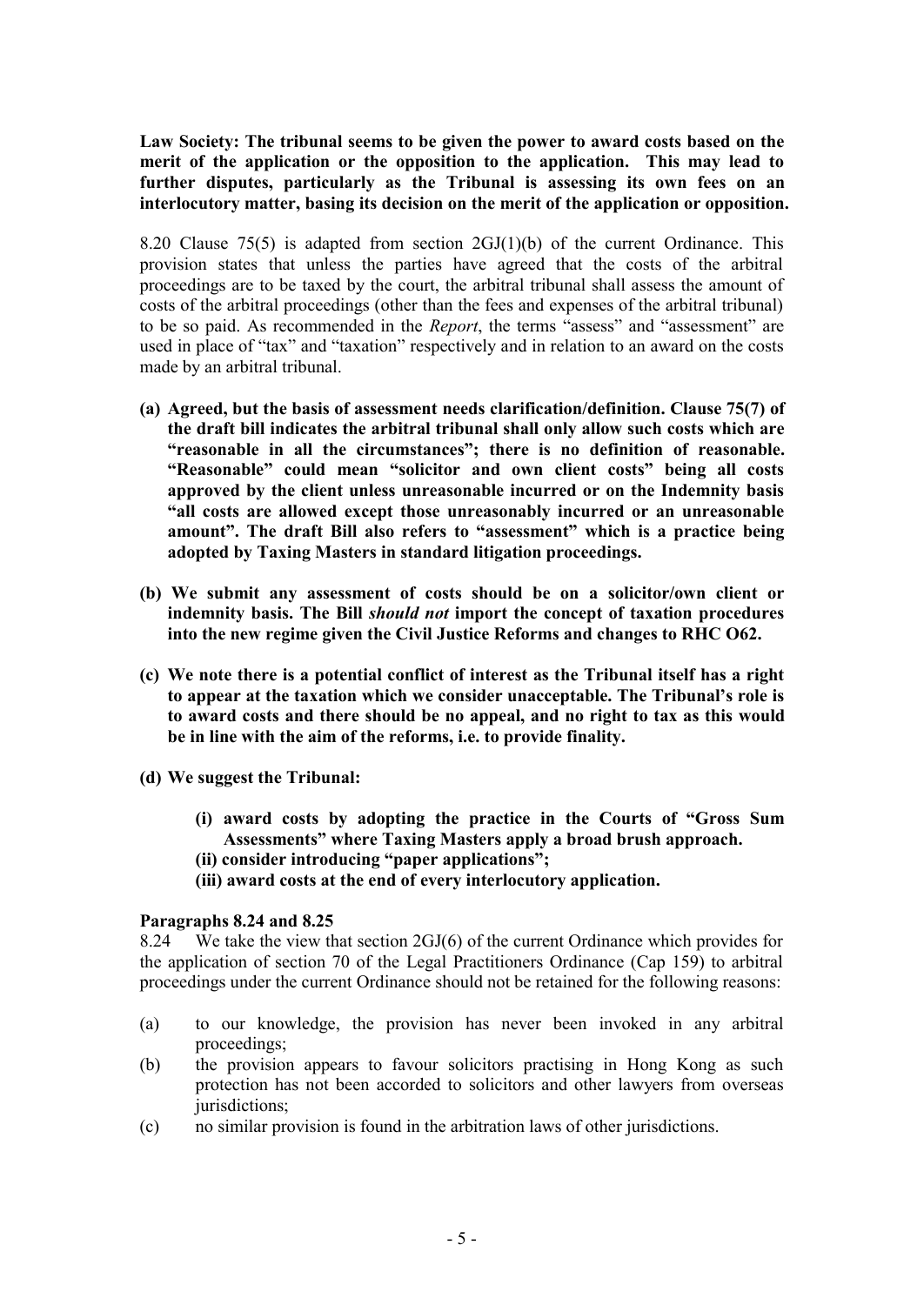### **Law Society: We do not agree with the proposal to remove the solicitor's lien as this is an existing right which favours solicitors. We make the counter argument that this right should be considered by the other jurisdictions.**

8.26 In accordance with the recommendation in the *Report*, Clause 76(1) is adapted from section  $2GI(1)(c)$  and (2) of the current Ordinance. It is to be noted that under the present statutory position, an arbitral tribunal may, subject to any contrary provision of the arbitration agreement, direct that costs between the parties be paid on the basis of an award of costs in civil proceedings before the court. Any costs awarded by the tribunal are taxable by the court unless the award otherwise directs. Clause 76(1), however, only permits and in fact obliges an arbitral tribunal to make directions in an award for the taxation of the costs of arbitral proceedings (other than the fees and expenses of the arbitral tribunal) by the court and the basis on which the costs are to be paid, where the parties have agreed that the costs are to be taxable by the court.

#### **Law Society: Agreed subject to definition of the standard to be adopted and no taxation process in the interest of finality.**

## **Paragraphs 8.27 and 8.28**

8.27 As recommended in the *Report*, Clause 76(2) empowers an arbitral tribunal to make an additional award of costs to reflect the result of the taxation of costs by the court.

8.28 Clause 76(3) provides that any taxation by the court of the costs of arbitral proceedings made pursuant to Clause 76(1) shall not be subject to any appeal. As taxation of costs by the court is procedural in nature, we consider that an appeal procedure is not required.

#### **Law Society: Agreed, but would be unnecessary if the provision for taxation is removed and there are provisions for assessment of costs.**

8.29 As recommended in the *Report*, Clause 77 re-enacts section 2G of the current Ordinance. The effect of this provision is that it may be directed that costs in respect of work done in any arbitral proceedings by a person who is not qualified to act as a solicitor are recoverable.

#### **Law Society: Agreed.**

8.30 As recommended in *Report*, Clause 78 provides for the application by a party to the Court of First Instance for determination of an arbitral tribunal's fees and expenses where the arbitral tribunal refuses to deliver an award to the parties except upon full payment of the fees and expenses of the tribunal. This provision sets out the orders that may be made by the Court. It further provides for the procedure for such application under which an arbitrator is entitled to appear and be heard on any determination. The arbitral tribunal is required to amend its award on fees and expenses of the tribunal to reflect the result of the determination.

#### **Law Society: Agreed. But it makes the tribunal a party to the taxation and a conflict situation arises when the matter is referred back to the Arbitrator for an award of costs.**

8.31 We take the view that a determination by the Court of First Instance under this provision shall not be subject to any appeal for the reason that there should be finality in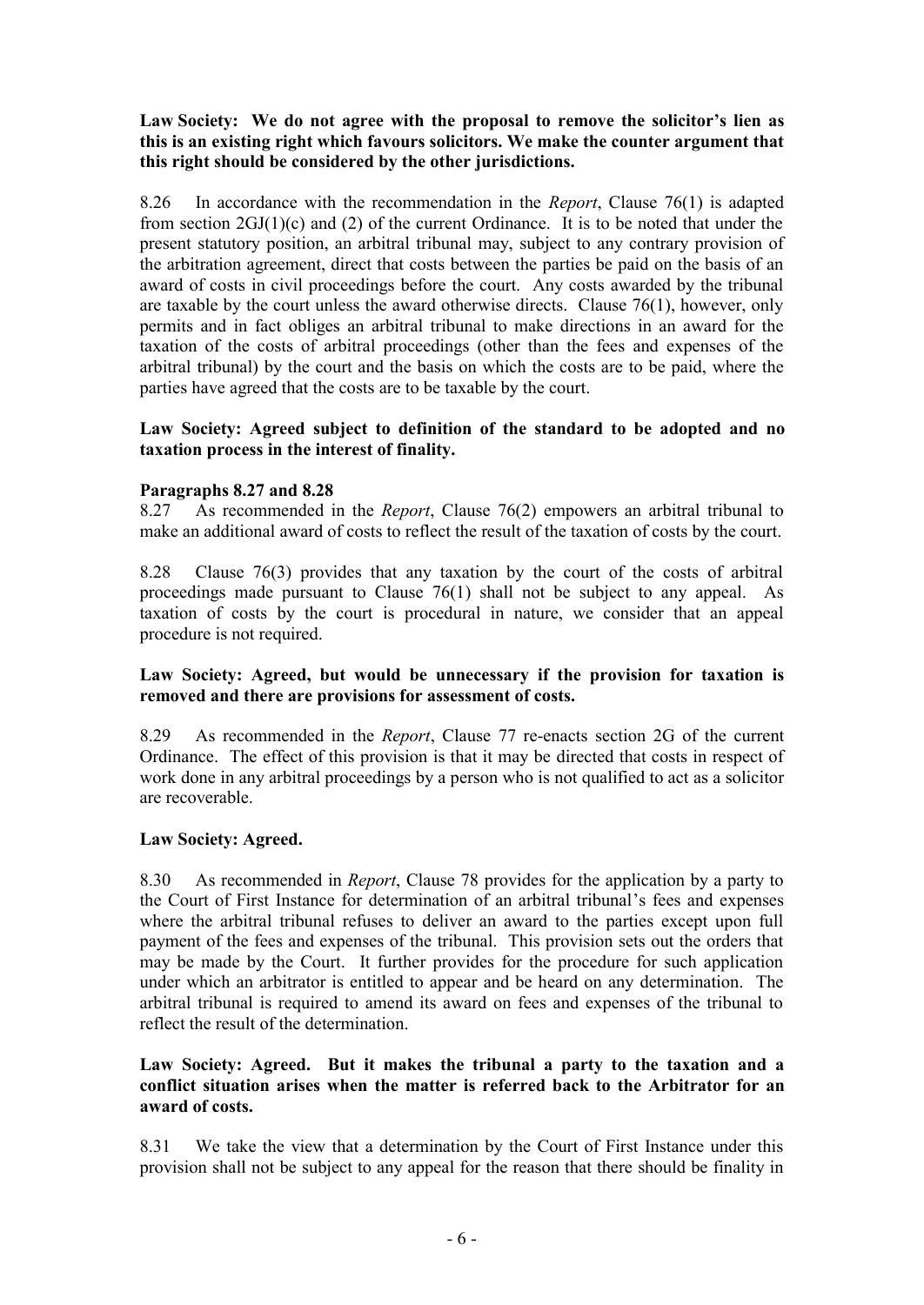the arbitral process and that the determination of an arbitral tribunal's fees and expenses needs to be dealt with speedily. This has been so provided in Clause 78(10).

## **Law Society: Agreed save as stated above.**

8.32 As recommended in the *Report*, Clause 79 is adapted from section 2GK of the current Arbitral Ordinance. It stipulates that the parties to the arbitral proceedings are jointly and severally liable to pay to the arbitral tribunal such reasonable fees and expenses of the tribunal as are appropriate in the circumstances.

### **Law Society: Agree but could lead to unfairness if winning defaults or in liquidation.**

8.37 It is provided under section 2GI of the current Ordinance that interest "is payable on the amount of an award from the date of the award". It may be arguable that an arbitral tribunal may award interest on costs pursuant to this provision. However, even if the view taken above is correct, another issue that may arise is the difficulty in deciding the correct commencement date for the payment of such interest. The commencement date may either be  $-$  (a) the date on which the costs award is made by the arbitral tribunal; or (b) the date on which the amount of the costs payable is fixed by the arbitral tribunal if the assessment is done by the tribunal itself; or (c) the date on which the court gives a determination on the taxation of costs.

## **Law Society: Noted but we believe** *incipitur* **rule should apply (encourages speed).**

8.40 Another issue that may arise is in cases where the costs of the arbitral proceedings are taxed by the court, it is not clear whether payment of the interest on costs should start from the date of the original costs award made by the arbitral tribunal or whether it should be payable from the date on which the certificate of taxation is issued by the court. In other words, there is a potential difference on the commencement date for payment of interest on costs depending on whether it is the arbitral tribunal or the court that is carrying out the actual assessment or taxation.

### **Law Society: Taxation provisions should be removed in the interests of finality. If taxation is retained interest must be from the date of the award not the date of taxation.**

#### **Paragraphs 8.43 to 8.45**

8.43 The options proposed relating to the power of an arbitral tribunal to order payment of interest on award of costs in arbitral proceedings are:

- (1) maintaining the status quo under the current Ordinance;
- (2) adopting legislative provision similar to section 49(4) of the UK Arbitration Act;
- (3) enacting new provisions in the draft Bill that would clear all the ambiguities under the current Ordinance.

#### **Law Society:**

- **1. No**
- **2. No, it should be from the date of an award**
- **3. Agreed**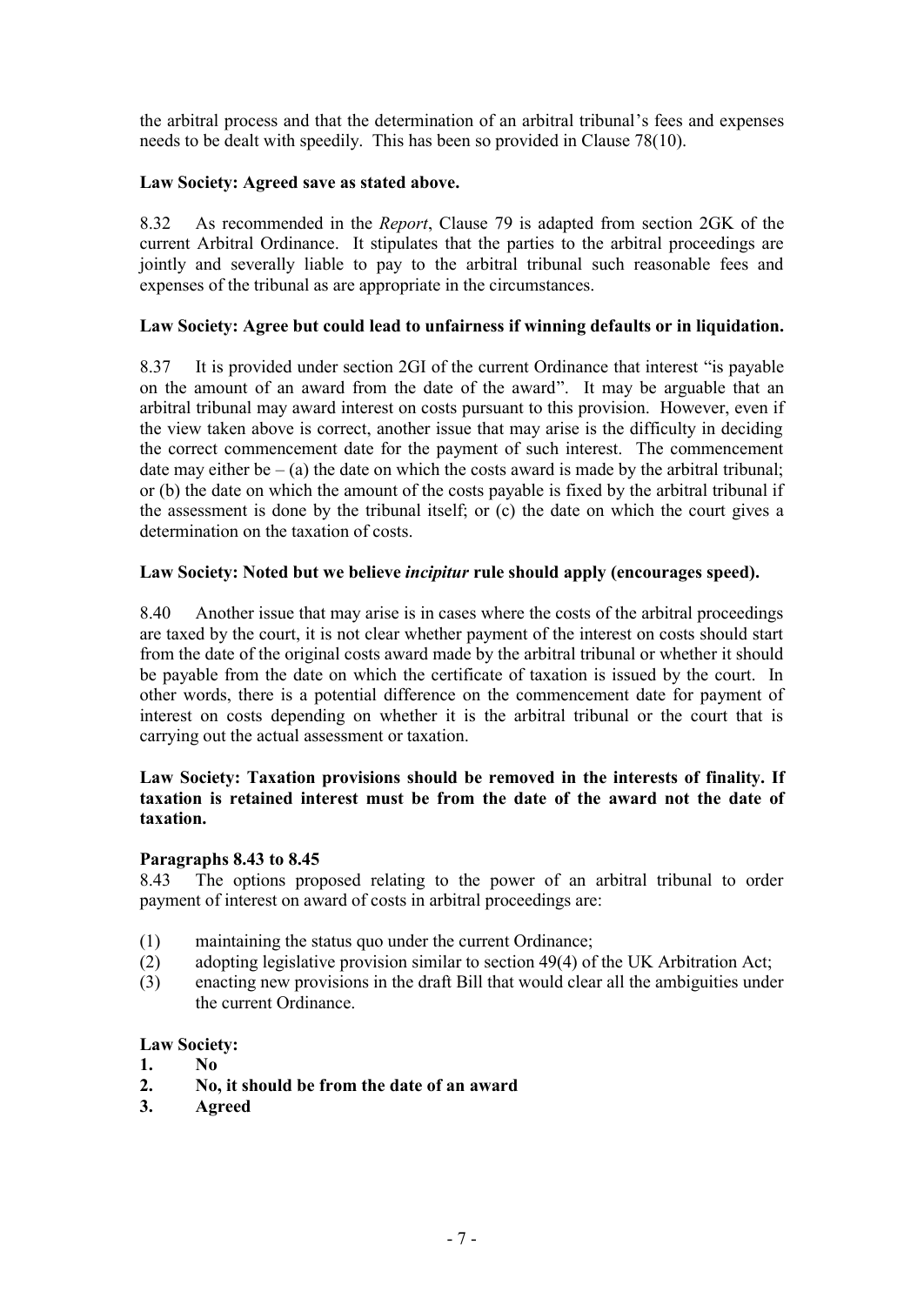8.44 We recommend that a new provision, now Clause  $80(1)(c)$  should be added under the draft Bill to empower an arbitral tribunal to award interest on costs awarded by the tribunal in arbitral proceedings.

**Law Society: There should be finality - gross sum assessment, including tribunal fees, no taxation, interest (at variable rates) on award from date of award by tribunal or contractual interest on cost from the date of award (at rate chosen by tribunal)** 

8.45 Views are sought on the proposal in paragraphs 8.43 and 8.44

**Law Society: The tribunal should have the power to award interest pursuant to the provisions in the Bill subject to the following caveat:** 

## **"that Clause 80(1) of the draft Bill should be amended to reflect Islamic law provisions on interest by adding: "***unless otherwise agreed by the parties expressly or by implication by Islamic contracts, an arbitral tribunal made* **…".**

9.3 Views are sought on whether the decision of the Court of First Instance to set aside an arbitral award should be subject to appeal with leave.

#### **Law Society: There should be a right of appeal with leave. The grounds are such as prima facie to take the issue out of the scope of arbitration.**

10.8 Views are sought on whether a decision of the court to grant or refuse leave to enforce an arbitral award made outside Hong Kong, which is neither a Convention award nor a Mainland award, should be subject to appeal with leave.

#### **Law Society: There should be a right of appeal but we disagree with the requirement for leave.**

10.12 Views are sought on whether a decision of the court to grant or refuse leave to enforce a Convention award should be subject to appeal with leave.

### **Law Society: There should be a right of appeal but we disagree with the requirement for leave.**

10.18 Views are sought on whether a decision of the court to grant or refuse leave to enforce a Mainland award should be subject to appeal with leave.

#### **Law Society: There should be a right of appeal but we disagree with the requirement for leave.**

#### **Paragraph 11.10 and Schedule 3**

11.10 Clauses 100 to 103 establish an "opting-in" system in respect of the provisions in Schedule 3 which are now (with the exception of section 4 to Schedule 3) applicable to domestic arbitration under the current Ordinance. Comments are invited on the "optingin" system.

#### **Schedule 3 Section 2**

4. Section 2(1), (2)(b) and (3) of this Schedule is adapted from section 6B of the current Ordinance. Section 2(1) retains the power of the Court of First Instance to make an order for arbitral proceedings to be consolidated on such terms as it thinks just, or to be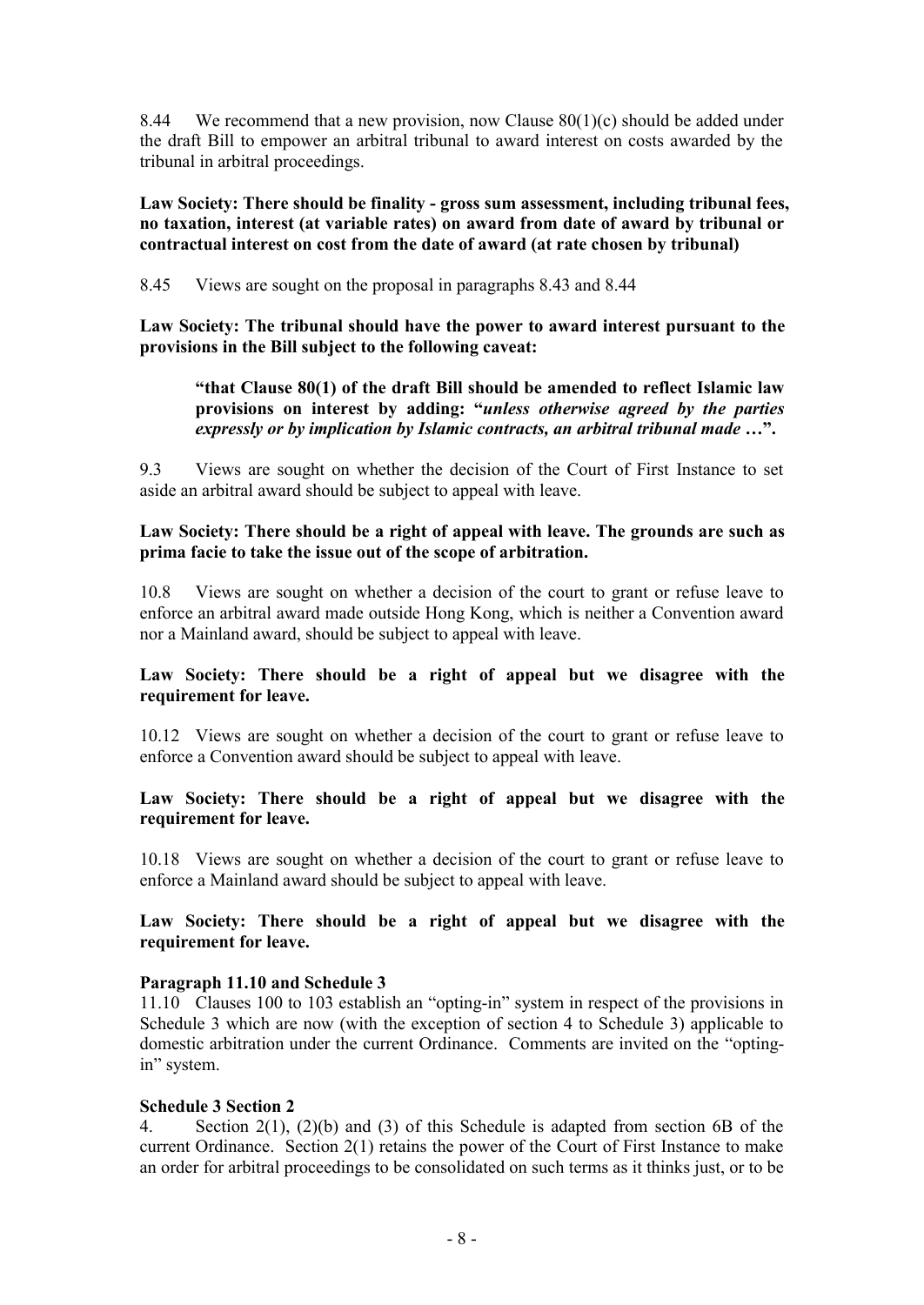heard at the same time, or to be heard one immediately after another, or for any of those arbitral proceedings to be stayed until after the determination of any other of them under the circumstances specified in section  $2(1)(a)$  to (c) of this Schedule. Such orders may only be made by the Court upon application by a party to the arbitral proceedings.

## **Law Society: Only in special circumstances should the Court entertain an application.**

5. Where the Court orders arbitral proceedings to be consolidated, section 2(2)(a) of this Schedule empowers the Court to make consequential directions as to the payment of costs in the arbitral proceedings. The arbitral tribunal is given the power to make orders as to the costs of the consolidated arbitral proceedings under section 2(4) of this Schedule.

#### **Law Society: This should be in the absence of agreement in contract and arbitration clause.**

7. Section 2(5) deals with the power of the arbitral tribunal to make costs orders in relation to those arbitral proceedings that are heard by it at the same time or one immediately after another. There are two alternative proposals on which views are sought:

- (a) The recommendation in the *Report* is that the arbitral tribunal should only have the power to make order as to costs in each arbitration and should not have the power to order a party to any of those arbitral proceedings that are heard at the same time or one immediately after another to pay the costs of a party to any other of those proceedings.
- (b) The alternative proposal, as set out in the draft Bill, is that where the arbitral tribunal is the same tribunal hearing all of those proceedings that have been ordered to be heard at the same time or one immediately after another, the tribunal should be empowered to make orders as to costs in respect of different parties to all those arbitral proceedings heard by it.

**Law Society: If there is a need to deal with arbitration agreements stipulating domestic arbitration entered into prior to the commencement of the Ordinance, a simple provision to the effect that the existing law should continue to apply to such arbitration should suffice.** 

**We can then remove the entire Schedule 3, keep section 2 (consolidation of arbitrations), section 5 (appeal against arbitral award on question of law) and section 6 (application for leave to appeal against arbitral award on question of law) as opt-out, rather than opt-in, provisions. The Government should show its resolve through legislation to remove the domestic regime. Leaving room for parties to try to opt-in to the old domestic regime sends a confusing message.** 

**On the issue of whether a tribunal should be given the power to order costs relating to arbitral proceedings that are heard by it at the same time or one immediately after the other, we are in favour of the recommendation in the Report that a tribunal should not be given such power for the reasons given.** 

8. Arguments, however, have been put forward against the alternative proposal under paragraph 7(b) above: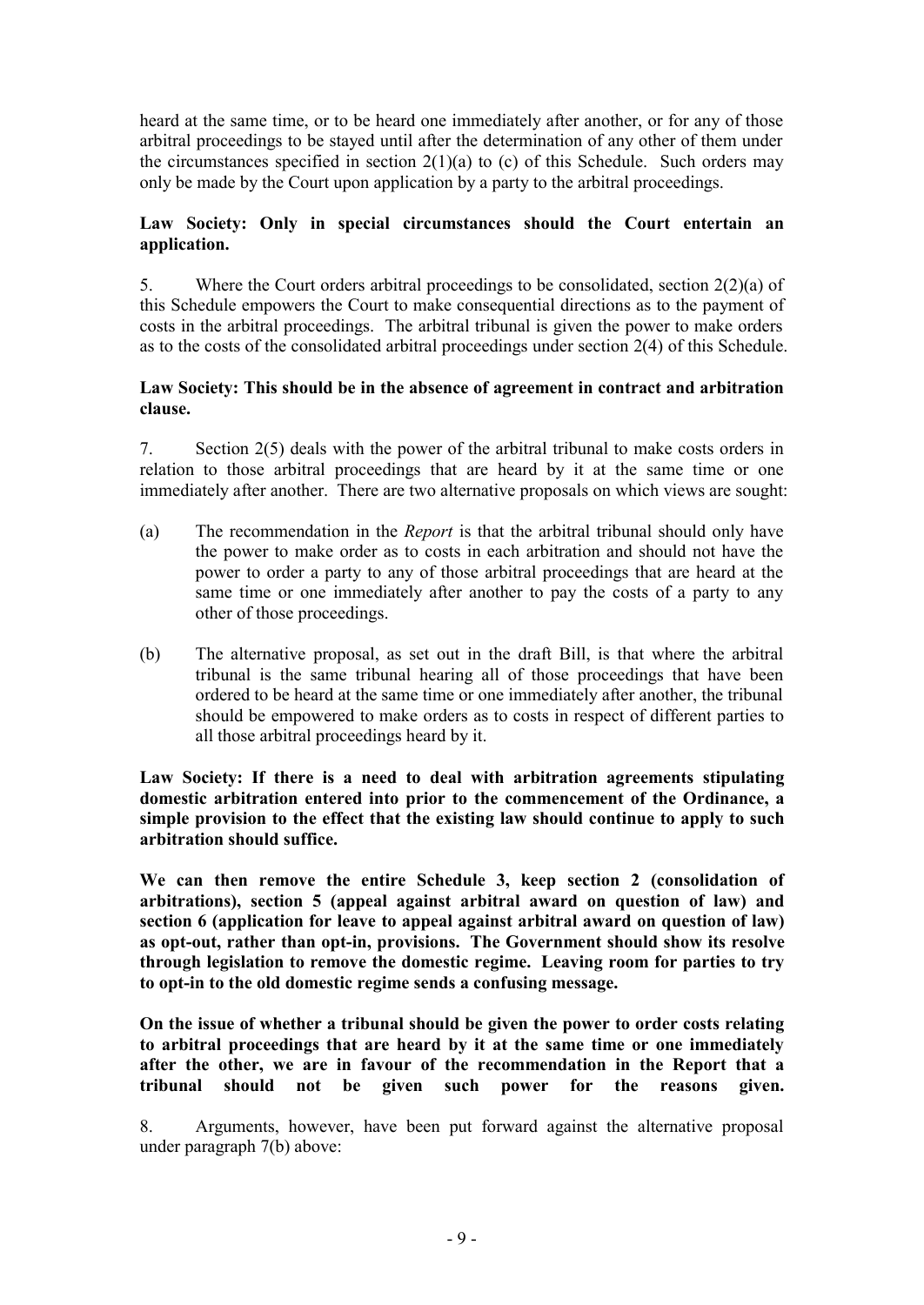- (a) It would be difficult to make costs orders on the basis of different evidence that may have been adduced in arbitral proceedings that are conducted separately even if they are heard by the same arbitral tribunal.
- (b) It would be difficult for an arbitral tribunal which is not constituted by legal practitioners or where the arbitrators are less experienced to make an appropriate decision on orders for costs against different parties involved in separate arbitral proceedings.
- (c) It would cause great hardship to a party in a relatively weaker financial position such as a subcontractor if he is required to pay the costs of other parties to other arbitral proceedings in which he is not involved.

### **Law Society: We do not agree. If the tribunal can deal with complex issues, it should be able to assess costs. It is in a better position to do so and may even determine costs on a gross sum assessment.**

9. Another issue upon which views are sought is whether the Court of First Instance should be given the power to appoint the same arbitrator to hear arbitral proceedings that have been ordered by the Court to b heard at the same time or one immediately after another.

**Law Society: We fail to see how consolidation would work unless the different proceedings are heard by the same person, and are therefore in favour of the court being given such power.** 

## **Schedule 5**

2. Order 73 of the Rules of the High Court (Cap 4 sub. Leg. A) is amended by sections 10 to 16 of this Schedule. According to Clause 108, this revised Order will apply in making an application, request or appeal under the new Ordinance to the Court of First **Instance** 

Comments on the amendments made to this Order are invited.

**Law Society:** 

| Order 73   | Comments                                                                                                                                                                    |
|------------|-----------------------------------------------------------------------------------------------------------------------------------------------------------------------------|
| New rule 1 | No comment.                                                                                                                                                                 |
| New rule 2 | No comment.                                                                                                                                                                 |
| New rule 3 | No comment.                                                                                                                                                                 |
| New rule 4 | Propose to include Order 29, rule 6 (Recovery of personal<br>property subject to lien, etc.).                                                                               |
|            | In the Draft Bill, this new rule applies to arbitral proceedings<br>outside Hong Kong. Whether this rule should be applied to<br>arbitral proceedings in Hong Kong as well. |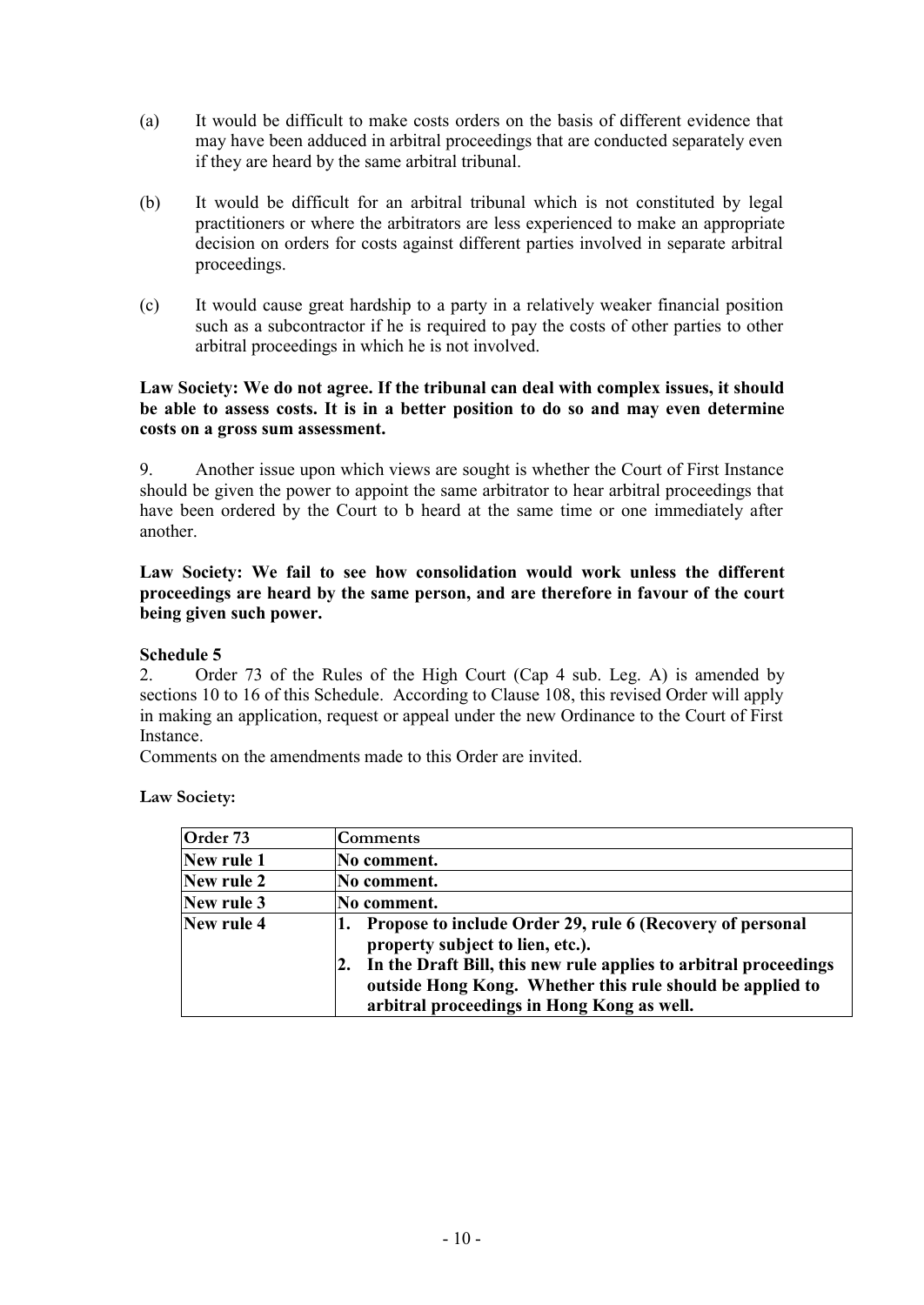| Order <sub>73</sub>             | Comments                                                                   |
|---------------------------------|----------------------------------------------------------------------------|
| New rule 5                      | The commencement date for reckoning the appeal time limit<br>1.            |
|                                 | for various applications is proposed to run "after the award is            |
|                                 | delivered", vis-à-vis "after the award has been made and                   |
|                                 | published to the parties" in the current rule 5. Whilst this               |
|                                 | change could overcome the problem created in Kwan Lee                      |
|                                 | Construction Co. Ltd. v. Elevator Parts Engineering Co. Ltd.               |
|                                 | [1997] 1 HKC 97 (in which it was held, an award is "made and               |
|                                 | <i>published</i> " when the arbitrator gives notice to the parties that    |
|                                 | it is ready upon payment of the arbitrator's fees). It appears             |
|                                 | that the adoption of the words "after the award is delivered"              |
|                                 | may also create problems as an arbitral award may not be                   |
|                                 | delivered to the parties on the same day in every instance. We             |
|                                 | suggest amending the draft to "made available to the parties"              |
| New rule 6                      | No comment.                                                                |
| New rule 7                      | No comment.                                                                |
| Repealed rules 8 to No comment. |                                                                            |
| 9                               |                                                                            |
| <b>Amended rule 10</b>          | No comment.                                                                |
| <b>Amended rule 10A</b>         | No comment.                                                                |
| <b>Repealed rules 11</b>        | The existing payment into court provisions are to be abolished.<br>1.      |
| to 18                           | It is submitted under the principle held in <i>Hong Kong &amp;</i>         |
|                                 | Shanghai Hotels Ltd. v. Choy Bing Wing [1998] 4 HKC 555, an                |
|                                 | arbitrator exercising his discretion on costs judicially should            |
|                                 | not make reference to an offer made by way of a letter where               |
|                                 | that offer could have been, but was not, backed by a payment               |
|                                 | in.                                                                        |
|                                 | As the law remains unsettled as to whether a <i>Calderbank</i> offer<br>2. |
|                                 | should be taken into account when considering costs, it is                 |
|                                 | suggested the payment-in provisions be retained.                           |
| New rule 19                     | No comment.                                                                |

3. A proposal is made under Section 37 of this Schedule to add the "President of the Hong Kong Construction Association" to the list of persons and organizations set out in Rule 3(2) of the Arbitration (Appointment of Arbitrators and Umpires) Rules (Cap 341 sub. Leg. B). A person or organization referred to in Rule 3(2) will be invited by the Council of HKIAC to nominate one person each to be a member of the Appointment Advisory Board established by the Council of HKIAC. Views are sought on the above proposal.

#### **Law Society:**

**Comments on the proposed inclusion of the "President of the Hong Kong Construction Association" to the list of persons and organizations set out in rule 3(2) of the Arbitration (Appointment of Arbitrators and Umpires) Rule are as follows:** 

**1.1 The function of the Appointment Advisory Board (which will not be affected by the proposed amendments in the Draft Bill) is set out in rule 5 of the Arbitration (Appointment of Arbitrators and Umpires) Rules:** 

*"Before making <sup>a</sup> final decision on the appointment of an arbitrator or umpire or on the number of arbitrators that are appropriate for any particular dispute, HKIAC shall consult with at least 3 available*